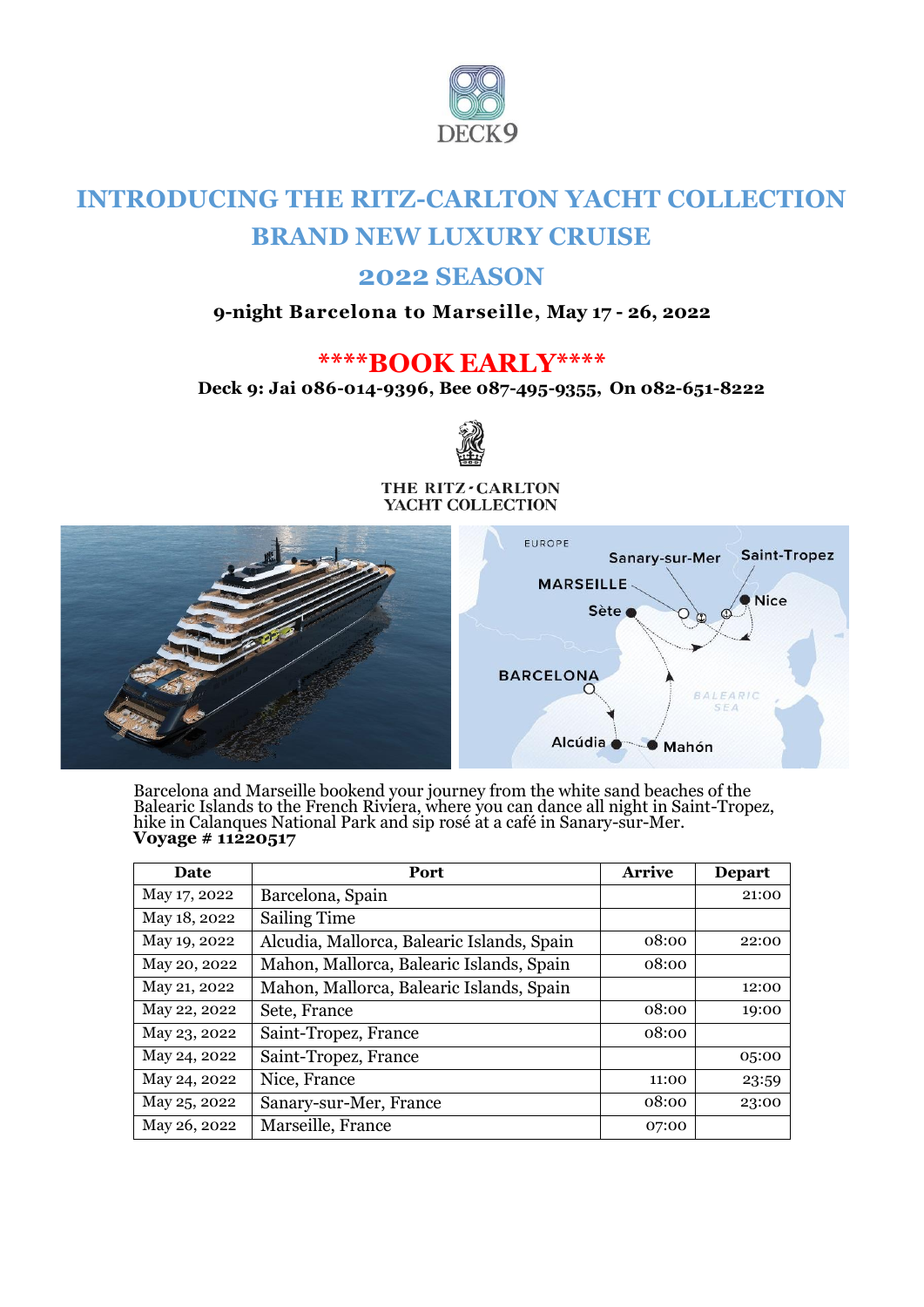

**Tonnage: 26,500 Built: 2019 Decks: 10 Guest capacity: 298**

## **THE RITZ-CARLTON YACHT COLLECTION**

Designed to combine the luxury lifestyle of The Ritz-Carlton's luxury resort and the casual freedom of a yachting vacation. The Ritz-Carlton Yacht Collection has luxury all-suite accommodations with 149 suites for 298 passengers, all with ocean view and private terrace. There is dedicated personal assistance attending each suite.

The ship offers beverages in-suite and throughout the yacht, wifi, onboard entertainment and enrichment, marina-style platform with access to water.



#### **HYBRID EXPERIENCE BETWEEN PRIVATE YACHTING & LUXURY CRUISING**

The yacht experience is energizing yet relaxed, seamlessly weaving moments of serene repose and blissful indulgence into a journey of discovery. Accommodating just 298 guests, each yacht in the collection has been thoughtfully designed to fuse the spacious, residential feel of The Ritz-Carlton properties with the innovative design quality of the world's most stylish yacht interiors. As with The Ritz-Carlton on land, each yacht will feature the personalized service and luxury amenities that the brand is known for.



### **DINING**

Experience a culinary journey unlike any on land with innovative menus capturing cultural traditions of each port visited.

• Aqua - Indulge in a dining experience designed by the three Michelin-starred restaurant at The Ritz-Carlton®, Wolfsburg.

- Asian Fusion
- Main Dining Experience
- The Outdoor Grill
- Marina Lounge & Bar
- The Living Room Café
- Champagne Bar
- In-Suite Dinin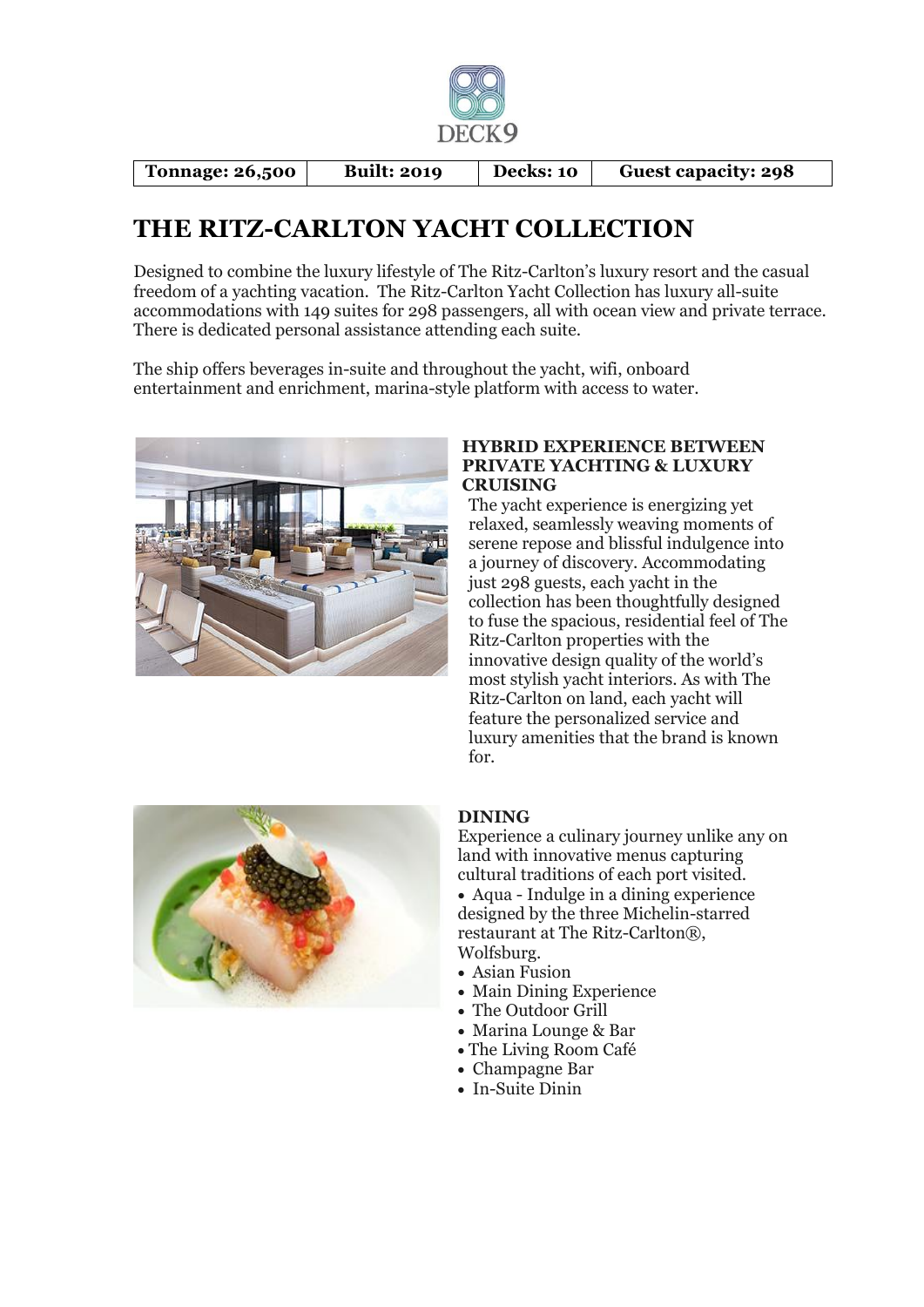

#### **THROW OFF THE LINES AND STEP ABOARD**



The Ritz-Carlton Yacht Collection onboard features have been expertly designed to enlighten, enliven, and excite. Like the slower pace lifestyle of a superyacht, life on board is laid back and casual, with a sense of freedom and flexibility. Spaces are designed to embrace the natural surroundings, with walls of glass that flow seamlessly toward the sea and elegant yet comfortable décor. And thanks to a spectacular space ratio of more than 89 square feet per guest, there's room to accommodate the luxuries of a boutique resort, including a full-service spa and a generous collection of aquatic recreational activities. Evenings can be enjoyed with cocktails and live music in the Living Room or late-night dancing in the Observation Lounge. A local celebrity may be on board for a specially curated performance. Or some may prefer to head for a club in town to take in the local scene.

Immerse yourself in a life untethered aboard The Ritz-Carlton Yacht Collection's luxury all-inclusive cruises. Discover standout luxury yacht features including a lounge, marina-style water sports, and the world-famous Ritz-Carlton onboard spa. Relax, unwind, and unplug among luxury cruise features that beckon guests to live elevated and unencumbered.



#### **MARINA AND MARINA TERRACE**

Sitting right at the water's edge, the Marina offers sun loungers and a generous choice of water toys. Like a private beach with seamless entry into the sea, it's the go-to spot while at anchor. Just steps above, the Marina Terrace serves handcrafted cocktails and light bites with stunning views.



#### **THE LIVING ROOM**

Bold shades of blue reflecting the sea provide a vibrant accent to the yacht's gathering place, with its chic, comfortable furnishings and library with travel guides and best sellers. Diffused lighting transforms the space into a cocktail lounge with piano bar, dancing and live music later on, making The Living Room one of the most popular Ritz-Carlton Yacht Collection onboard features.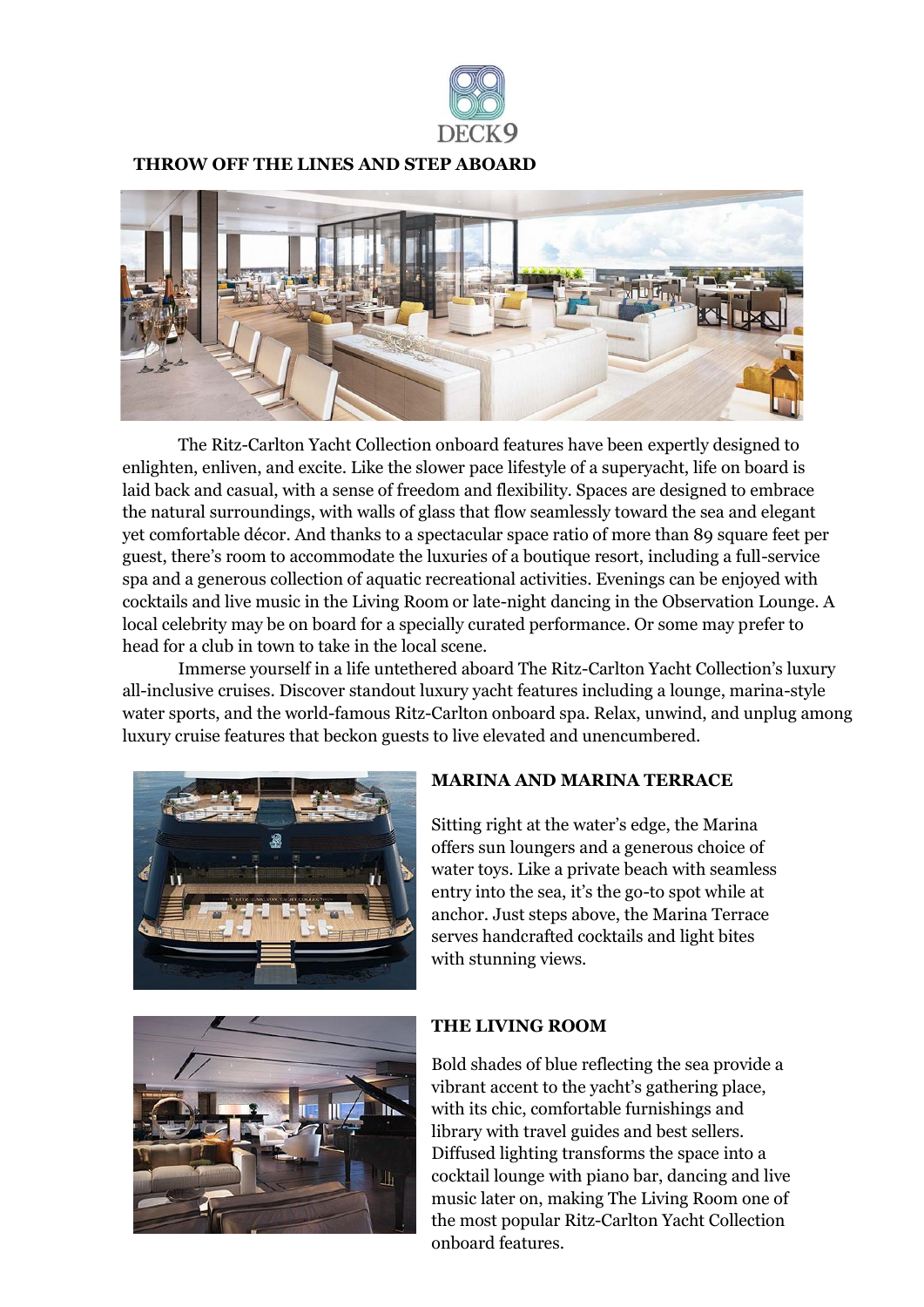







#### **THE OBSERVATION LOUNGE**

Top-deck views erase the borders between land and sea, an inspired setting for lounging, cocktails or socializing. At twilight, the space is transformed into a venue with cocktails and live entertainment, extending into a late-night hangout.

#### **THE POOL**

DECK9

An infinity oasis of blue is just steps away from The Marina Lounge & Bar, where guests can enjoy all-day dining poolside. Frozen treats and refreshing water mistings pamper guests on the sun loungers and banquettes or soaking in the whirlpools. A spacious venue for deck parties and open-air movies.

#### **RITZ-KIDS®**

Families exploring the world together are welcome aboard The Ritz-Carlton Yacht Collection. With its own dedicated space on board, Ritz-Kids® is an educational and fun-filled program that encourages children to explore the world around them. Enhanced services will be available during holidays and summer months.

#### **ONBOARD DRESS CODE**

The dress code on board the yacht reflects the luxury lifestyle of The Ritz-Carlton® and casual freedom of a yachting vacation. During the day for breakfast and lunch, the dress code is Yacht Casual, where shirts, shoes, and bathing suit cover ups are required when not at the pool. During the evening for dinner bathing suits and sleeveless t-shirts are not permitted and shirts and shoes are required throughout the yacht. In Aqua, the dress code is Yacht Sophisticated - collared shirts are not required, but highly recommended. There are no formal nights on board.